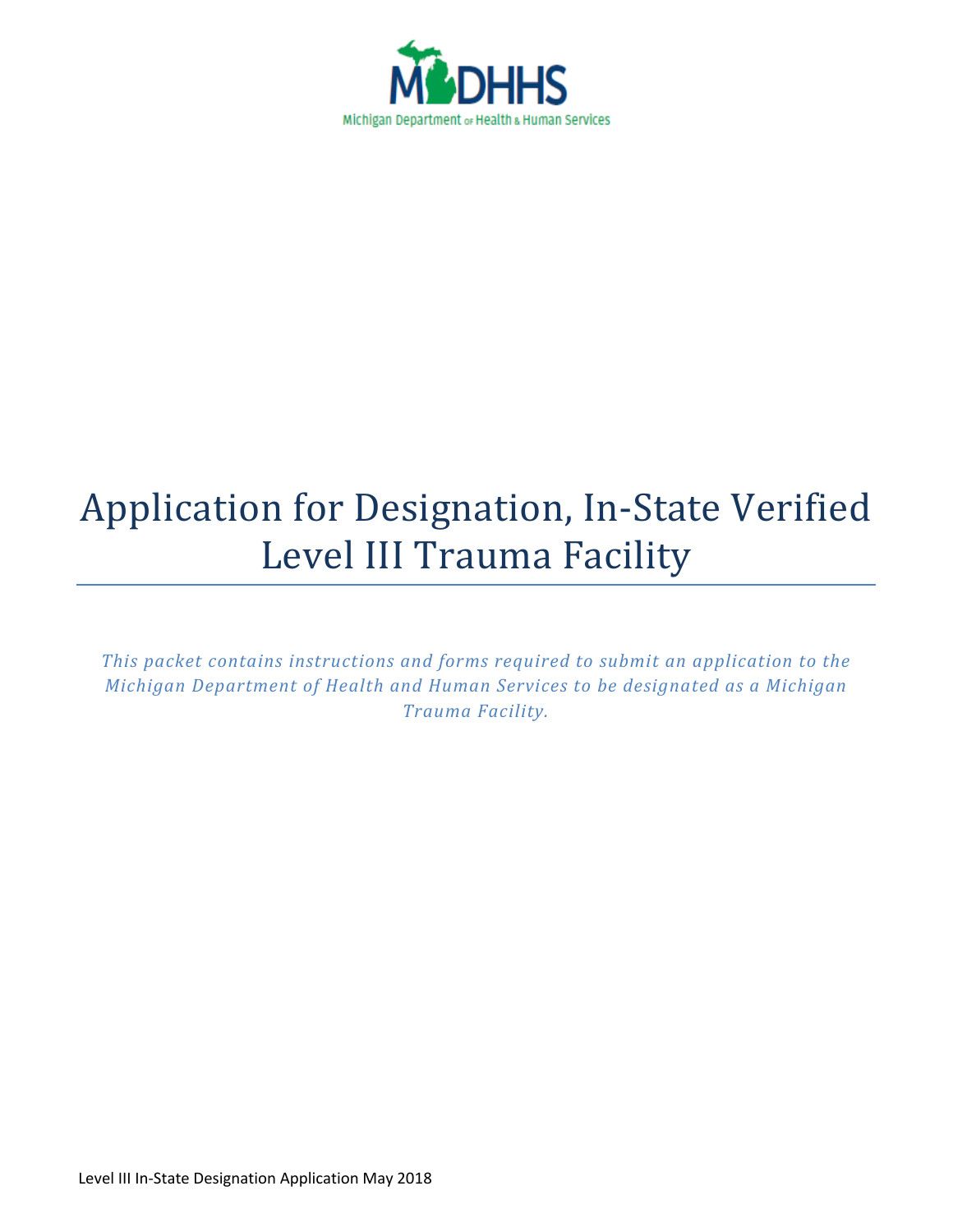## **Introduction**

This application packet should be utilized by those healthcare facilities requesting designation as an In-State verified Level III trauma facility and are **not verified by the American College of Surgeons (ACS)**. The packet contains instructions for filling out the two-page *Application for Designation, In-State Verified Level III Trauma Facility* form and guidance on developing supporting documents.

## **Instructions for Completing the Application Form**

The following is meant to provide guidance in filling out the application form. A check mark on the application form indicates the item has been completed and/or acknowledged.

### *Designation Level III*

Date of application should be the date the application packet is submitted to Michigan Department of Health and Human Services (MDHHS).

#### *PRQ*

The Michigan Pre-Review Questionnaire (PRQ) must be completed and accompany this form (**Label as Attachment A**). Refer to the website, www.michigan.gov/traumasystem, to access the PRQ form.

#### *Data*

A functioning trauma system requires data collection. To address this requirement, a Michigan trauma facility must do all of the following:

- Utilize National Trauma Data Bank elements and definitions as the minimum set (as defined in the current edition of the National Trauma Registry Data Dictionary - http://www.ntdsdictionary.org/).
- Submit current data into the state trauma registry (ImageTrend https://www.miemsis.org/patientregistry/). Current data is defined as data within 12-15 months of application date that has been collected as a functioning trauma facility.
- Identify a staff member responsible for data collection.
- Submit data quarterly to the state trauma registry.

### *Performance Improvement (PI)*

Performance improvement is integral to effective trauma care. To address this requirement, a trauma facility must do all of the following:

- Contact your Regional Trauma Coordinator to obtain a template to provide a brief description of how your trauma facility assists the Regional Trauma Network in meeting the performance improvement SMART objectives (**Label as Attachment B**). To access the Regional Trauma Coordinator contact information, visit www.michigan.gov/traumasystem and click on 'Contacts'.
- Attest that the PI program meets performance improvement criteria from the state of Michigan and ACS.

### *Regional Injury Prevention*

Regional injury prevention is a foundational component of a functioning trauma system. To address this requirement, a Michigan trauma facility must do the following:

• Contact your Regional Trauma Coordinator to obtain a template to provide a brief description of how your trauma facility assists the Regional Trauma Network in meeting the injury prevention SMART objectives (**Label as Attachment C**).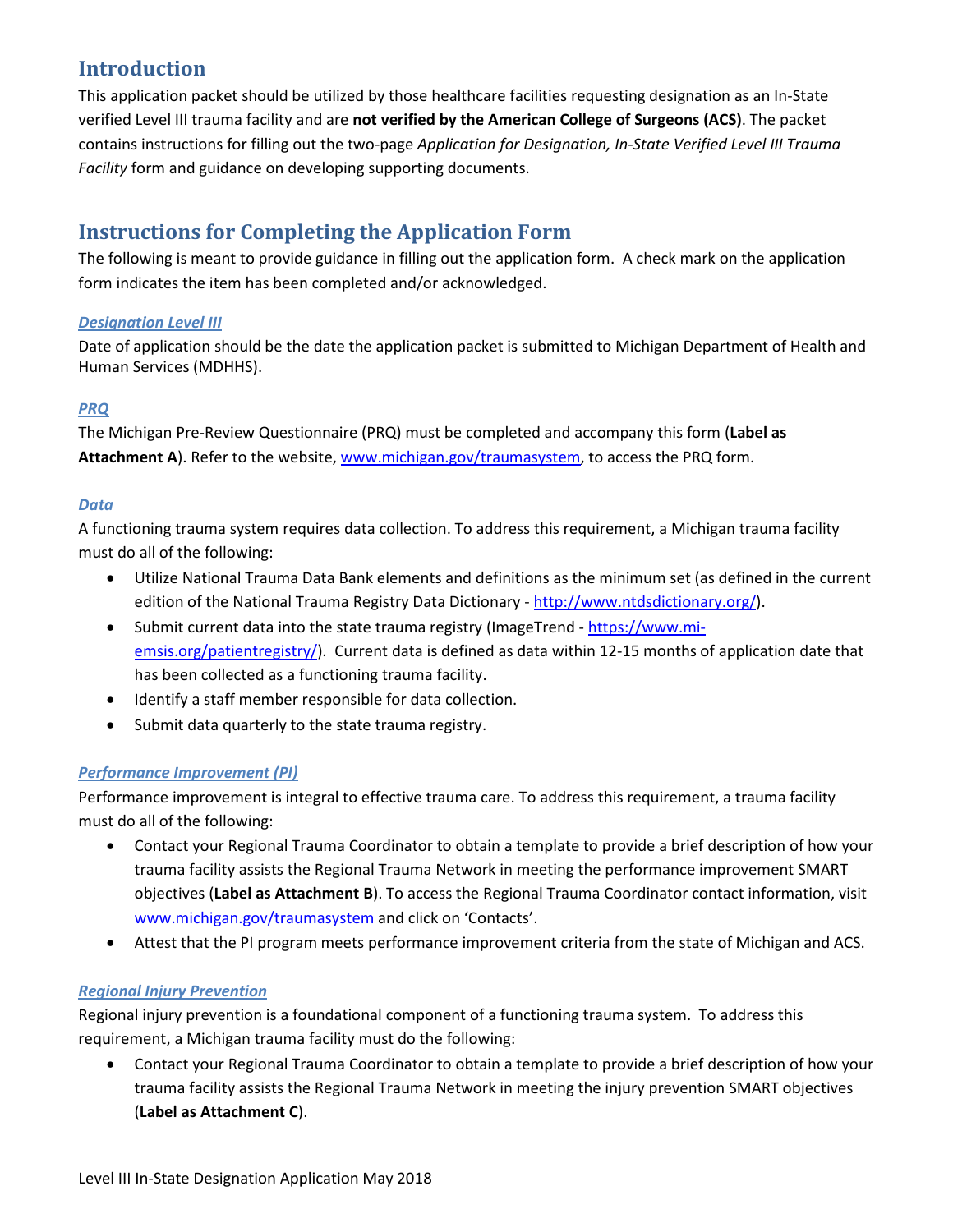## **Submission of Application Packet**

The application form must be filled out completely and **signed** by the healthcare facility's Chief Executive Officer and Trauma Medical Director. Incomplete forms or documentation will be returned. The application is not complete unless the following is submitted and labeled as described below with the application:

- *Attachment A* Completed Michigan Pre-Review Questionnaire (PRQ)
- *Attachment B* Brief description on how your facility assists or plans to assist the region in meeting the SMART objectives for regional performance improvement.
- *Attachment C* Brief description on how your facility assists or plans to assist the region in meeting the SMART objectives for regional injury prevention.

The application packet can be submitted electronically. **Note**, put "Trauma Facility Designation Application" in the subject line and email to:

#### traumadesignationcoordinator@michigan.gov

Alternatively, hard copies of the forms may be mailed to:

Michigan Department of Health and Human Services EMS and Trauma Division Attn: Trauma Designation Coordinator PO Box 30207 Lansing, MI 48909

Once the packet is received by the State Trauma Designation Coordinator, the contact person listed in the application will receive electronic confirmation of receipt.

*MDHHS makes the final decision on designation. MDHHS reserves the right to revoke or suspend the designation determination at any time if warranted.*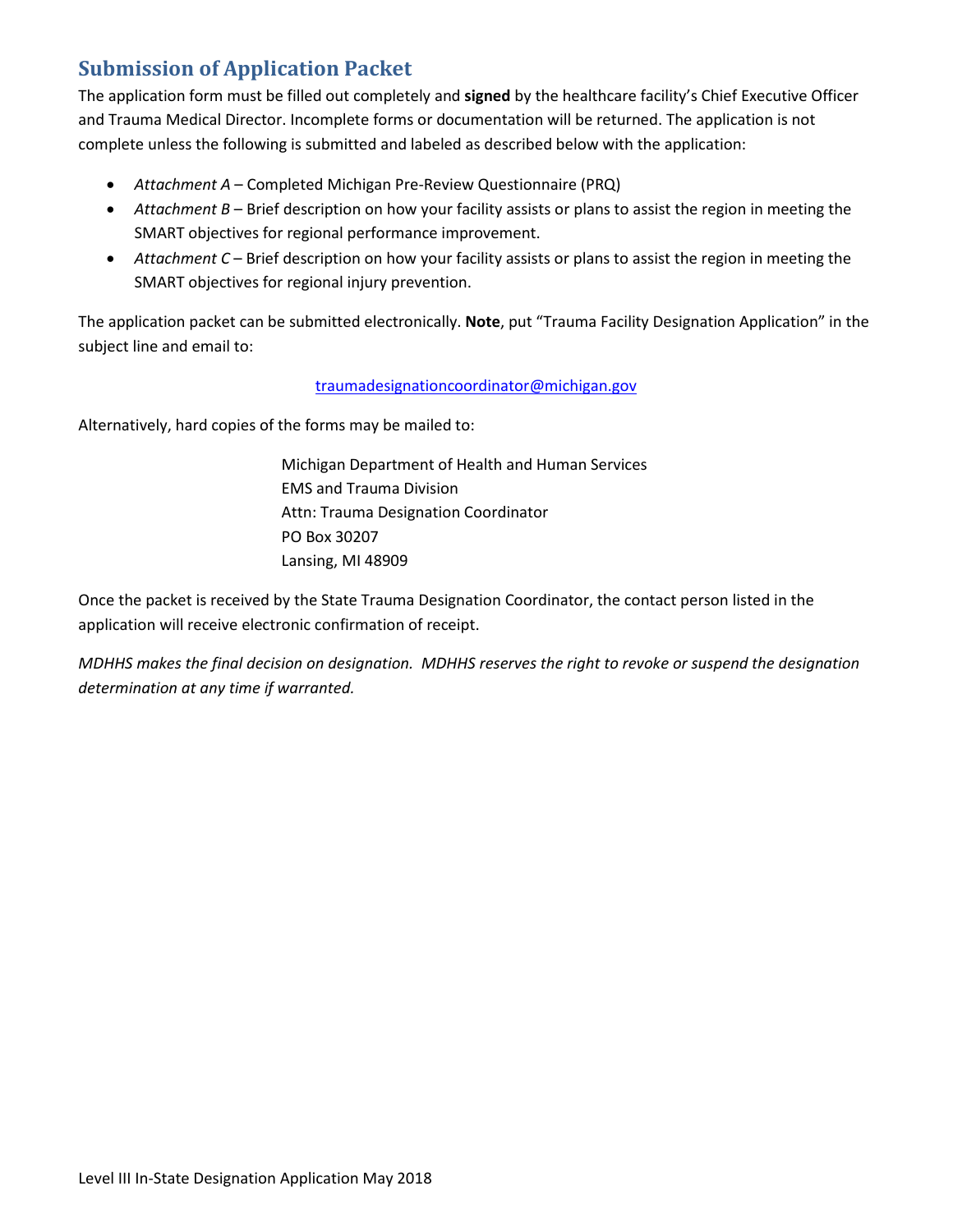

## **Application for Designation, In-State Verified Level III Trauma Facility**

| This application must be complete and submitted with supporting documents to be considered for review.           |                                  |                                           |                                       |
|------------------------------------------------------------------------------------------------------------------|----------------------------------|-------------------------------------------|---------------------------------------|
| In accordance with the requirements of the Michigan Department of Health and Human Services, EMS and             |                                  | <b>DESIGNATION LEVEL III</b>              |                                       |
| Trauma Services Section Statewide Trauma Plan (By authority conferred on the department of community             |                                  |                                           |                                       |
| health by sections 9227 and 20910 of 1978 PA 368, MCL 333.9227 and 333.20910; 2004 PA 580, 2004 PA               |                                  |                                           |                                       |
| 581, 2004 PA 582 and executive Reorganization Order Nos.1996-1 and 2003-1, MCL 333.2097a,                        |                                  |                                           |                                       |
| 333.20908, 333.10910, 330.3101 and 445.2011.)                                                                    |                                  |                                           |                                       |
| <b>DEMOGRAPHICS</b>                                                                                              |                                  |                                           |                                       |
| HEALTHCARE FACILITY (HOSPITAL) INFORMATION                                                                       |                                  |                                           |                                       |
| <b>Hospital Name:</b>                                                                                            |                                  |                                           |                                       |
| Address:                                                                                                         |                                  |                                           |                                       |
| STAFF INFORMATION - Please use names as they appear on official correspondence and business contact information. |                                  |                                           |                                       |
| Chief Executive Officer (Name and Title):                                                                        |                                  | Trauma Medical Director:                  |                                       |
| <b>Email Address:</b>                                                                                            |                                  | Email Address:                            |                                       |
| Phone:                                                                                                           |                                  | Phone:                                    |                                       |
| Trauma Program Manager/Nurse Coordinator (Name and Title):                                                       |                                  | Physician Director of Emergency Medicine: |                                       |
| Email Address:                                                                                                   |                                  | Email Address:                            |                                       |
| Phone:                                                                                                           |                                  | Phone:                                    |                                       |
| Contact Person (if different from TPM/TNC):                                                                      |                                  | Trauma Registrar Contact:                 |                                       |
| <b>Email Address:</b>                                                                                            |                                  | Email Address:                            |                                       |
| Phone:                                                                                                           |                                  | Phone:                                    |                                       |
| <b>RESOURCE INFORMATION</b>                                                                                      |                                  |                                           |                                       |
| Number of ED Annual Visits:                                                                                      | Number of Trauma Activations:    |                                           |                                       |
| 12 Month Date Range for Above<br>TO.                                                                             |                                  |                                           |                                       |
| 24 Hour CT Capability (Yes/No):                                                                                  | Operating Rooms (Number):        |                                           | Inpatient Rehab Beds (Number):        |
| ED Physicians (Number on Call Panel):                                                                            | Surgeons (Number on Call Panel): |                                           | Orthopedists (Number on Call Panel):  |
| Advanced Practice Providers (Number who treat trauma<br>Anesthesiologists (Number on Call Panel):<br>patients):  |                                  |                                           | Neurosurgeons (Number on Call Panel): |
| CRNAs:                                                                                                           |                                  |                                           |                                       |